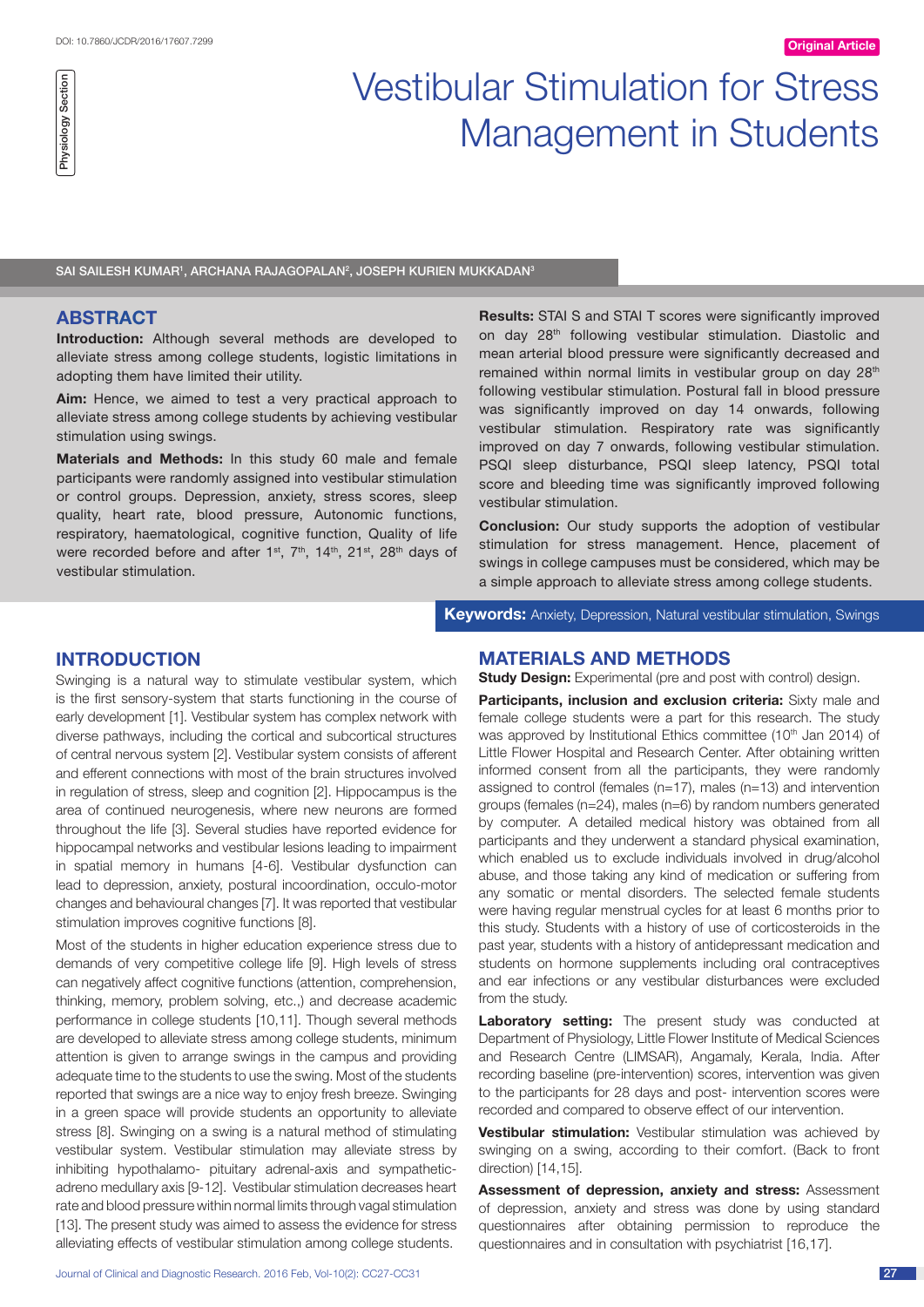**State-Trait Anxiety Inventory for Adults ™:** The STAI inventory comprises of state and trait forms, to assess anxiety levels. Each form consists of 20 questions with total scores that range from a minimum of 20 to a maximum of 80. Anxiety scores ≤ 40 were considered as low anxiety while a score of > 40 were considered as high anxiety. License obtained from Mind Garden, Inc., to reproduce State-Trait Anxiety Inventory for Adults™ in our research.

**Depression Anxiety Stress Scale (DASS):** DASS is a 42 item questionnaire designed to assess depression, anxiety and stress levels.

**The students' Stress Questionnaire:** The students stress questionnaire is a standard questionnaire, designed by Ministry of Social Security, National Solidarity and Reform Institutions, to assess stress levels in students (www.gov.mu/portal/sites/ suicideprevention/file/student).

## **Assessment of Cognition**

**Verbal and spatial memory test:** Verbal and spatial memory test is a standardized test to assess cognition levels by assessing spatial and verbal memory scores [18,19].

**Assessment of cardio-respiratory parameters:** Blood pressure was recorded by using Diamond digital sphygmomanometers (BPDG024) and P02, pulse rate was recorded by using pulse oximeter (EDAN H100B) respiratory rate was measured manually [14,20].

**The Pittsburgh Sleep Quality Index (PSQI):** It is a standardized instrument to assess quality of sleep through seven components of sleep. Permission obtained to use the questionnaire for our research [21].

**The Epworth Sleepiness Scale (ESS):** It is a standard questionnaire to assess observe abnormal excessive day time sleepiness [22].

**Quality of Life:** The WHO-QOL BREF is a standardized questionnaire developed as a cross-culturally comparable tool to assess an individual's perceptions in the context of their culture and value systems, their personal goals, standards and concerns [23]. Twenty six questions are used to measure the quality of life in four domains––physical, psychological, social and environmental. Each item is scored on a five-point Likert scale [24].

**Haematological parameters:** Bleeding time was estimated by duke method and clotting time was estimated by capillary tube method. Increase in cortisol causes atrophy of all lymphoid tissues and decreases output of lymphocytes. Cortisol decreases eosinophils, lymphocytes and monocytes and increases red blood cells and platelets [25-27].

#### **Autonomic Function Test**

**Blood pressure –response to standing:** It was reported that stress can modulates autonomic functions in students [28]. The test was performed by measuring the blood pressure in lying position and again in standing position. The postural fall in blood pressure was taken as difference between the systolic blood pressure lying and systolic blood pressure standing [29].

#### **STATISTICAL ANALYSIS**

Data is represented as Mean±SD and were analysed using SPSS 20.0. Statistical tests applied are Two-Way ANOVA and Bonferroni posttests. The p-value <0.05 was taken as significant.

## **RESULTS**

Results were presented in [Table/Fig-1-10]. [Table/Fig-1] presents demographic information and [Table/Fig-2] presents mean frequency, intensity and duration of vestibular stimulation. [Table/ Fig-3-10] presents variations in different parameters before and after vestibular stimulation.

Student's stress scores and heart rate did not change in vestibular group after vestibular stimulation. STAI S and STAI T scores were significantly different in vestibular and control groups on 28<sup>th</sup> day of vestibular stimulation. STAI S and STAI T scores of day 0 Vs day 28 in vestibular female (VF) and vestibular male (VM) were statistically significant [Table/Fig-3]. Systolic blood pressure, pulse pressure was within normal limits in vestibular group after vestibular stimulation. Diastolic blood pressure and mean arterial blood pressure were significantly decreased and remained within normal limits in vestibular group on 28th day of vestibular stimulation. Diastolic blood pressure significantly decreased in vestibular female (VF) and vestibular male (VM) when compared with baseline values. Postural fall in blood pressure was significantly different between control and vestibular groups on 14, 21, 28 days of vestibular stimulation. Postural fall in blood pressure of day 0 Vs day 14, 21 and 28 in VF and VM was significantly different [Table/Fig-4,5].

Spatial and verbal memory scores were not significantly different between control and vestibular groups before and after vestibular stimulation. Spatial memory scores of day 0 Vs day 28 in VF was significantly increased. Verbal memory scores of Day 0 Vs day28 in VF and VM were significantly increased.  $Po_2$  was not significantly different between control and vestibular groups before and after vestibular stimulation [Table/Fig-5].

Respiratory rate was significantly decreased in vestibular groups on days 7, 14, 21 and 28 when compared with control group. Respiratory rate of day 0 Vs day 21 and 28 in VF and VM was significantly decreased. Bleeding but not clotting time was significantly different between control and vestibular groups before and after vestibular stimulation [Table/Fig-6].

DASS depression scores were not significantly different between control and vestibular groups before and after vestibular stimulation. DASS depression scores of day 0 Vs day 21 and 28 in VF and VM was significantly different. DASS anxiety scores were significantly decreased in vestibular group on 14, 21, 28 days. DASS stress scores were not significantly different between control and vestibular groups before and after vestibular stimulation [Table/Fig-6,7].

PSQI sleep disturbance, PSQI sleep latency, PSQI total score was significantly decreased in vestibular after vestibular stimulation, which indicates improvement in sleep quality. PSQI sleep disturbance was

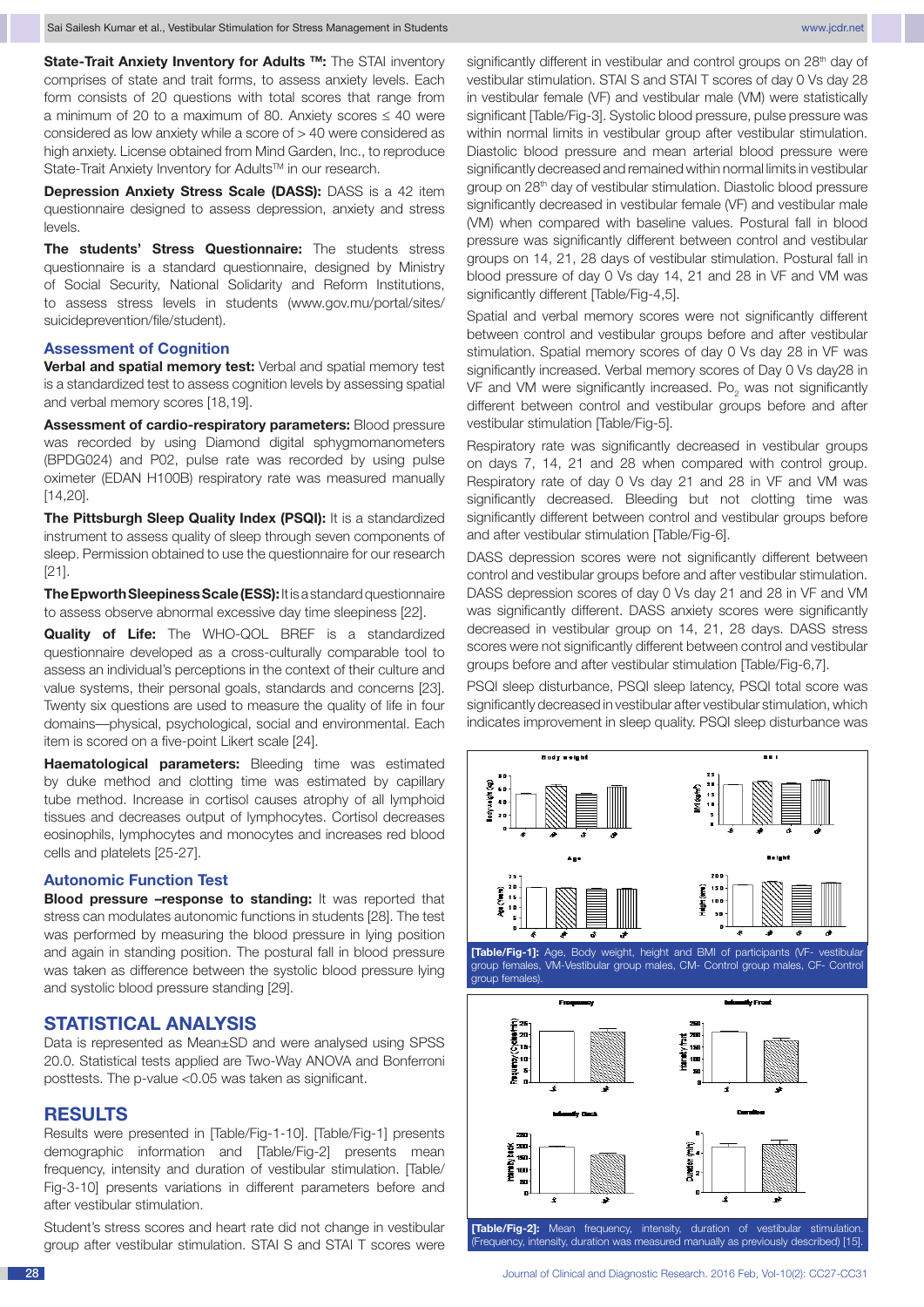



**[Table/Fig-7]:** Anxiety, stress scores, PSQI duration of sleep, PSQI sleep disturbance before and after vestibular stimulation. (DASS A- DASS anxiety scores, DASS S-DASS stress scores, PSQI DISTB- PSQI sleep disturbance).



**[Table/Fig-8]:** PSQI sleep latency, PSQI day dysfunction due to sleepiness, PSQI efficiency, PSQI overall sleep quality before and after vestibular stimulation.



**[Table/Fig-9]:** PSQI need medicines to sleep, PSQI total score, Epworth sleepiness scale total score before and after vestibular stimulation.



WHO QOL BREF transformed scores of four domains were not significantly different between control and vestibular groups before and after vestibular stimulation. WHO QOL BREF T2 (psychological domain) of Day 0 Vs day 28 in VF is significantly increased [Table/ Fig-10].









**[Table/Fig-5]:** Autonomic function test values, spatial and verbal memory test scores and Po<sub>2</sub> levels before and after vestibular stimulation.



significantly decreased before Vs after in VF. PSQI sleep latency was significantly decreased before Vs after in VF and VM groups. Epworth sleepiness scale total score was significantly decreased in vestibular group after vestibular stimulation, which indicates decrease in excessive daytime sleepiness [Table/Fig-7-9].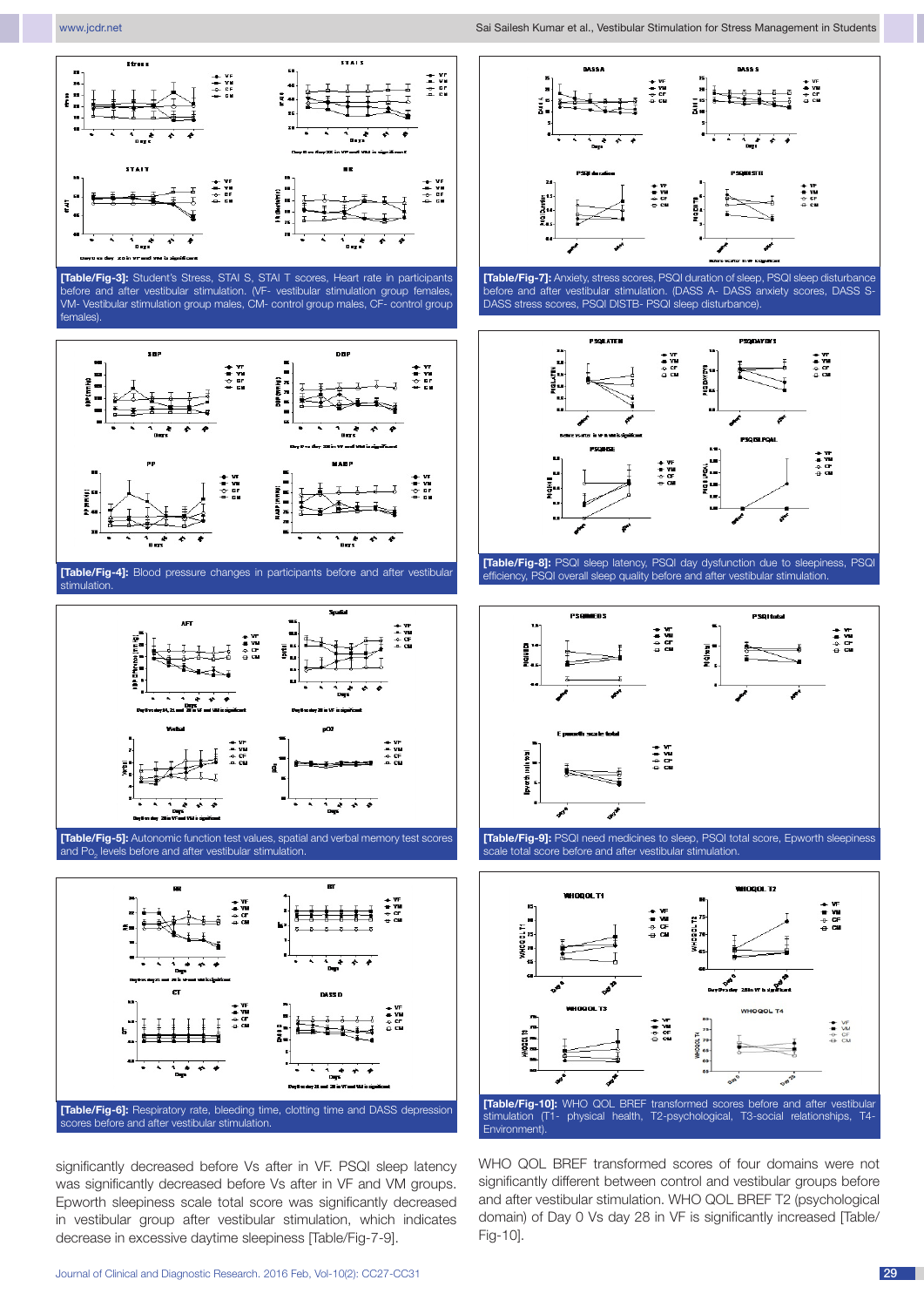## **DISCUSSION**

In our study significant decrease in salivary cortisol, autonomic and haematological parameters were observed following controlled vestibular stimulation [14]. We have attributed these beneficial effects of vestibular stimulation to inhibition of stress axes. However in the present study we have did not observed any change in student's stress scores, DASS depression and stress scores, which may be due to short term vestibular stimulation.

It was reported that balance control and anxiety are closely linked [8]. Vestibular training may reduce some forms of anxiety, while cognitive and behavioural therapy of anxiety improves balancing performance [30]. Our study concurs with previous studies, as we have observed significant decrease in STAI S and STAI T scores and DASS anxiety scores following vestibular stimulation. Earlier studies reported that heart rate, blood pressure decreased following vestibular stimulation [31]. In the present study we have observed significant decrease in diastolic pressure and mean arterial blood pressure in vestibular group when compared to control group.

Previous researchers testified that anatomical connections exist between vestibular and autonomic nuclei [32]. Vestibular lesions modulated autonomic functions in humans and animals [33]. In the present study, systolic blood pressure difference in sitting and standing postures was significantly different in vestibular group when compared to control group. Vestibular system is connected with the brain areas related to cognition and bilateral vestibular lesion and can influence defects in spatial memory [34]. Our previous study categorically confirms that caloric vestibular stimulation with hot water, enhances cognition [35]. However, in the present study we observed only gradual improvement in spatial and verbal memory test scores. Vestibular stimulation modulates abdominal (expiratory) and phrenic (inspiratory) nerves activity [36]. Electrical or natural stimulation of the vestibular system results in changes in blood pressure and respiratory motor output and helps to maintain homeostasis during movement [37]. In the present study we have observed significant decrease in the respiratory rate in vestibular group when compared with control group. Although no significant change in p $0_{_2}$  was observed. Also, bleeding but not clotting time was significantly different in control and vestibular groups before and after vestibular stimulation, hence short-term Vestibular stimulation may not have significant influence on bleeding and clotting time.

It is our routine day experience that motion promotes sleep as we become sleepy in boats, planes and cars [38]. It was reported that vestibular stimulation has positive impact on sleep [39-41]. Our study provides further evidence that vestibular stimulation improves sleep quality as PSQI total score and Epworth sleepiness score was decreased significantly after vestibular stimulation. Indeed vestibular stimulation improves quality of life in patients with benign paroxysmal positional vertigo, irrespective of age and gender [42]. Our study concurs with earlier findings that we have observed marginal improvement in all four domains of WHO QOL BREF.

## **Limitations and future perspectives**

The study sample size was small and duration of intervention was short. In our future studies, we plan to increase sample size and long-term intervention.

#### **CONCLUSION**

Our study provides preliminary evidence that vestibular stimulation can be used for stress management in students. We recommend further detailed study with higher sample size and long-term vestibular stimulation to improve impact of this practically applicable intervention to reduce stress.

#### **ACKNOWLEDGEMENT**

We acknowledge with thanks all students of Little Flower Institute of Medical Sciences and Research centre, Angamaly for their active participation in the study. We also thank Dr B Uday Kumar Reddy, President, International Stress Management Association (ISMA IND), for his valuable suggestions.

#### **References**

- [1] Sailesh KS, Archana R, Antony NJ, Mukkadan JK. You are never too old to swing. *Research Journal of Pharmaceutical, Biological and Chemical Sciences*. 2014;5(5):612-15.
- [2] Gurvich C, Maller JJ, Lithgow B, Haghgooie S, Kulkarni J. Vestibular insights into cognition and psychiatry. *Brian research*. 2013;1537:244-59.
- [3] Kempermann G. Why New Neurons? Possible Functions for Adult Hippocampal Neurogenesis. *The Journal of Neuroscience*. 2002;22(3):635–38.
- [4] Besnard S, et al. Influence of vestibular input on spatial and non-spatial memory and on hippocampal NMDA receptors. *Hippocampus*. 2012;22:814-26.
- [5] Brandt T, et al. Vestibular loss causes hippocampal atrophy and impaired spatial memory in humans. *Brain*. 2005;128:2732-41.
- [6] Hufner K, et al. Spatial memory and hippocampal volume in humans with unilateral vestibular deafferentation. *Hippocampus*. 2007;17:471-85.
- [7] Balaban CD. Neural substrates linking balance control and anxiety. *Physiol Behav*. 2002;77:469-75.
- [8] Deroualle D, Lopez C. Toward a vestibular contribution to social cognition. *Front Integr Neurosci*. 2014;8:16.
- [9] White-Traut RC, Schwertz D, McFarlin B, Kogan J. Salivary cortisol and behavioural state responses of healthy newborn infants to tactile-only and multisensory interventions. *Res Nurs Health*. 1988;11:31-9.
- [10] Yoo KH. The effects of auditory and vestibular stimulation on stress hormones in preterm infants. *J Korean Acad Fundam Nurs*. 2004;11:203-12.
- [11] Markia B, Kovacs ZI, Palkovits M. Projections from the vestibular nuclei to the hypothalamic paraventricular nucleus: morphological evidence for the existence of a vestibular stress pathway in the rat brain. *Brain Struct Funct*. 2008;213:239–45.
- [12] Winter L, Kruger THC, Laurens J, Engler H, Schedlowsk M, Straumann D, Wollmer MA. Vestibular stimulation on a motion- simulator impacts on mood states. *Frontiers Psychology*. 2012;3:499.
- [13] Doneshka P, Levi E. Structural model of vestibular effects on the blood pressure. *Acta Physiol Pharmacol Bulg*. 1976;2(1):88-93.
- [14] Sailesh KS, Archana R, Mukkadan JK. Controlled Vestibular Stimulation: A Physiological Method of Stress Relief. *J Clin Diagn Res*. 2014;8(12):BM01-02.
- [15] Sailesh KS, Mukkadan JK. Controlled vestibular stimulation, standardization of a physiological method to release stress in college students. *Indian J Physiol Pharmacol*. 2015;59(4):436-41.
- [16] Spielberger CD. State-Trait Anxiety Inventory: Bibliography (2nd ed.). Palo Alto, CA: *Consulting Psychologists Press*.1989.
- [17] Lovibond SH, Lovibond PF. Manual for the Depression Anxiety Stress Scales, (2nd. Ed.) (Psychology Foundation, Sydney) 1995.
- [18] Baddeley AD. Your memory a user's guide. New York: Avery, 1993.
- [19] Naveen KV, Nagarathna R, Nagendra HR, Telles S. Yoga breathing through a particular nostril increases spatial memory scores without lateralized effects. *Psychol Rep*. 1997;81:555–61.
- [20] Kumar SS, George J, Mohamed JVK, Divya, Jose A, Mukkadan JK. Pulse rate and Sp02 in different phases of menstrual cycle in healthy women of kerala. *Janaki medical college Journal of Medical Sciences*. 2013; 1(2): 65-69.
- [21] Buysse DJ, Reynolds III CF, Monk TH, Berman SR, Kupfer DJ. The Pittsburgh Sleep Quality Index: A new instrument for psychiatric practice and research. *Journal of Psychiatric Research*. 1989;28(2):193-213.
- [22] Johns MW. A new method for measuring daytime sleepiness: The Epworth sleepiness scale. *Sleep.* 1991;14:540-45.
- [23] The World Health Organization Quality of Life assessment (WHOQOL): Position paper from the World Health Organization. *Soc Sci Med*. 1995;41:1403–09.
- [24] Development of the World Health Organization WHOQOL-BREF quality of life assessment. The WHOQOL Group. *Psychol Med*. 1998;28:551–58.
- [25] Sai SK, Jasira VKM, George J, Mukkadan JK. Bleeding time and clotting time in healthy male and female college students of karukutty village, Kerala. Health prospect: *Journal of public health*. 2013;12(1):1-4.
- [26] Hall JE. Guyton and Hall Text book of Medical Physiology. Haryana, India. Reed Elsevier India Private Limited. 2012; 12th edition: 931.
- [27] Sharma N, Gupta V. Effect of examination stress on haematological and hemodynamic parameters in students. *Int J Pharmacol Physiol*. 2015;1(1):24-  $29.$
- [28] Srinivasan K, Vaz M, Sucharita S. A study of stress and autonomic nervous function in first year undergraduate medical students. *Indian J Physiol Pharmacol.* 2006;50(3):257–64.
- [29] Ewing DJ, Clarke BF. Diagnosis and management of diabetic autonomic neuropathy. *British Medical Journal*. 1982;285:916-18.
- [30] Kalueff AV, Ishikawa K, Griffith AJ. Anxiety and otovestibular disorders: Linking behavioural phenotypes in men and mice. *Behavioural Brain Research*. 2008;186:1–11.
- [31] Clench M, Williams B. Psycho/physiological effects of vestibular and audio stimulation: The Trinity Table. *Subtle Energies & Energy Medicine*. 2005;16(2):29- 32.
- [32] Biaggioni I, Costa F, Kaufmann H. Vestibular influences on autonomic cardiovascular control in humans. *J Vestib Res*. 1998;8(1):35-41.
- [33] Yatesa BJ, Bronsteinc AM. The effects of vestibular system lesions on autonomic regulation: Observations, mechanisms, and clinical implications. *Journal of Vestibular Research*. 2005;15:119–29.